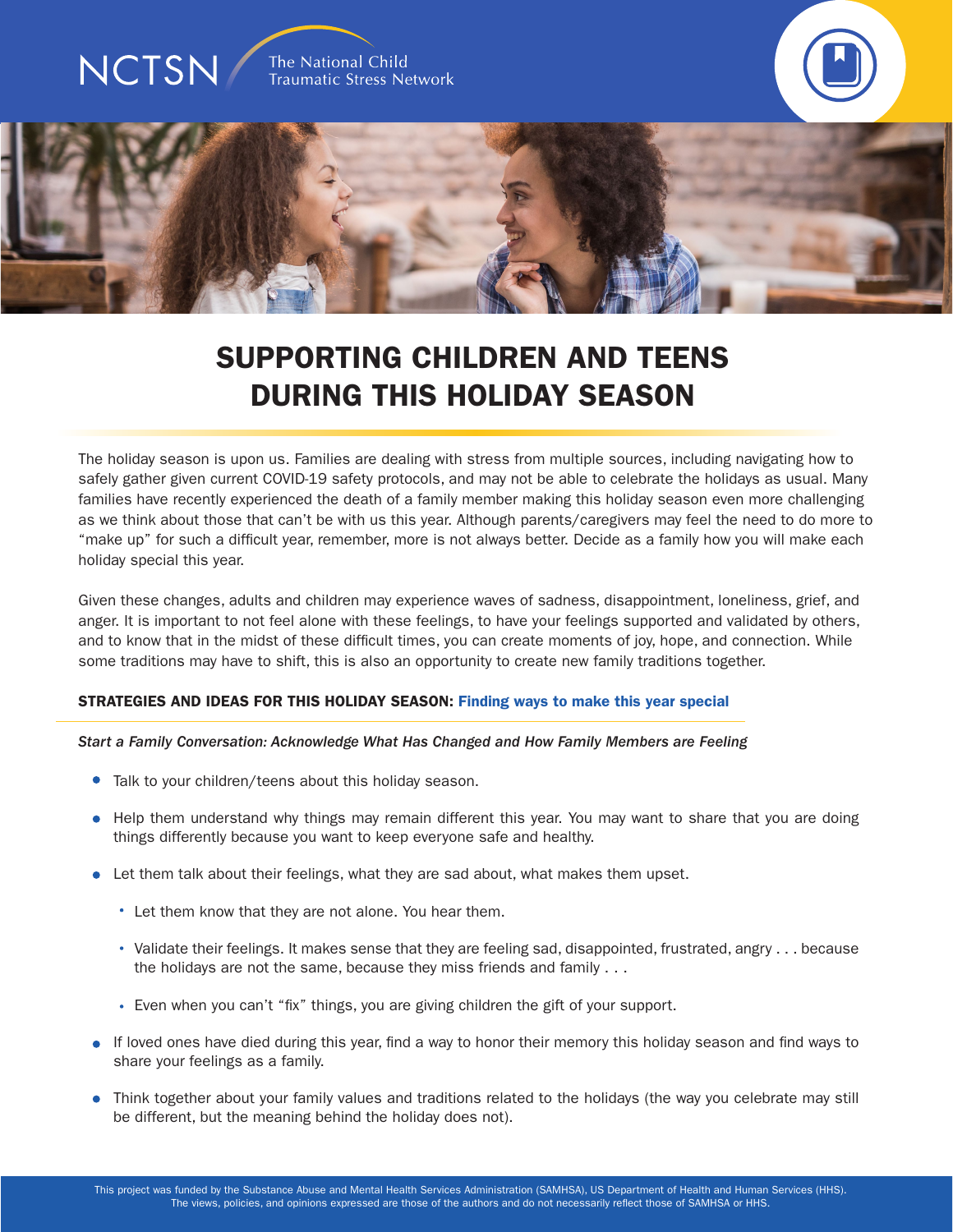

#### *Find Ways to Make Connections*

NCTSN/

- Connections are extremely important during the holiday season. Discuss how your family will stay connected to loved ones and friends. Arrange Zoom calls to light candles, sing holiday songs, or simply laugh and share stories.
- Consider how to show thanks to those that have supported your children/teens or your family this year (e.g., making a homemade card, creating a short video).
- Find out what activities may be happening in your community to celebrate different holidays both in person and virtually.
- **Improve your mood by helping others, even when you may be** stressed. Because your children/teens do not always see your donations to charity or worthy causes, think of a way to help others in which your children/teens can also participate.



- Volunteer as a family to:
	- Deliver meals or prepare food boxes for food banks
	- Wrap toys donated for a toy drive
	- Shovel a neighbor's drive
	- Have each family member suggest one way to contribute an act of kindness to others
- Consider sending a special card to someone you know who is alone or may need some cheering up. Make a baked good and leave it at their door.

# *Small Moments Matter*

- Ask your children/teens about one thing they would like to do this holiday season. Brainstorm together creative ways to make this activity happen.
- Continue a tradition you started last year, or make a new one. Finding those times to come together as a family can bring needed joy and laughter to this holiday season.
	- Making homemade decorations
	- Cooking a favorite dish (if you know, share the story about how this dish became a holiday favorite in your family)
	- Making homemade cards to send to special family, friends, and members of the community
	- Singing holiday songs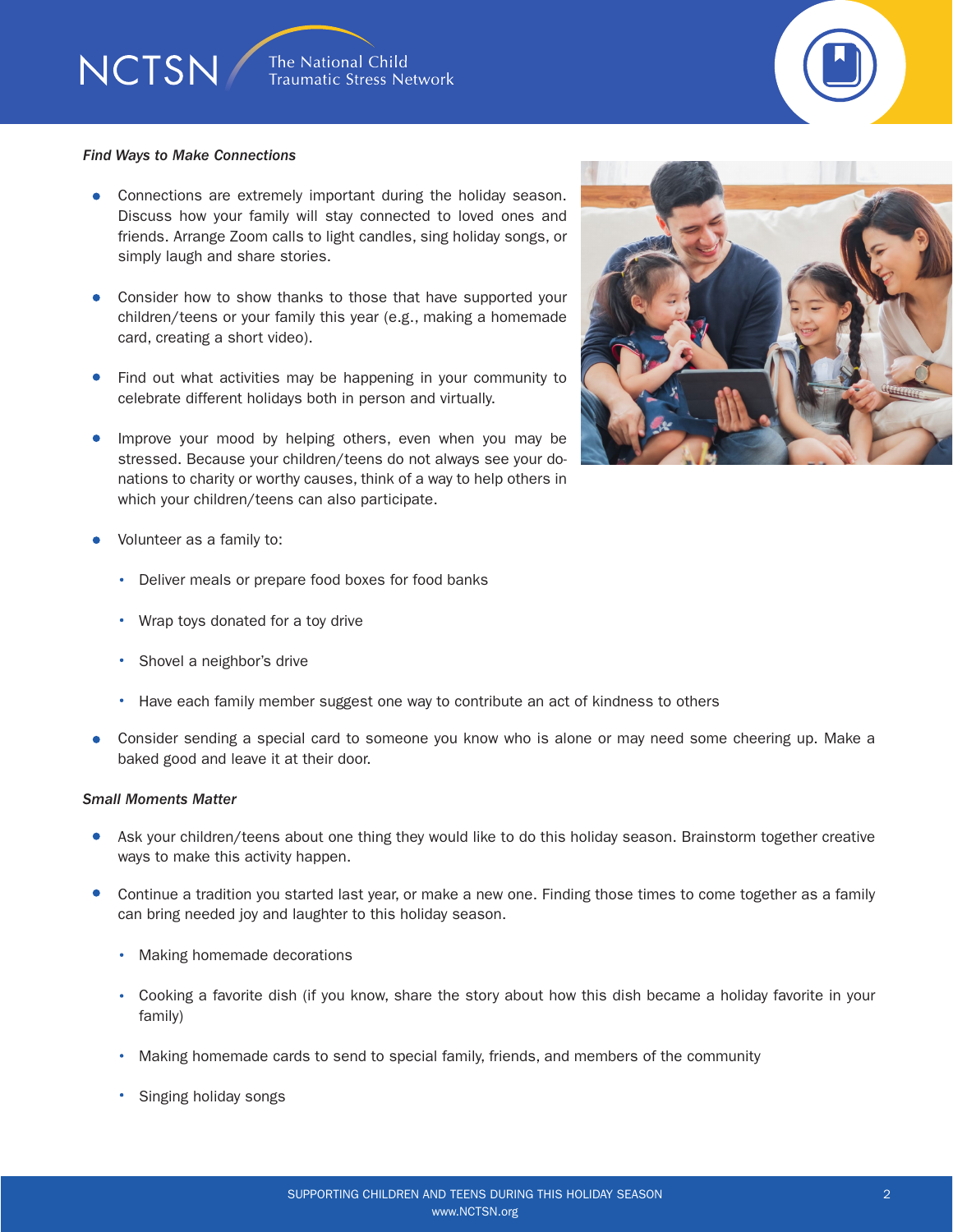

Take a break from the media. Play a family game, watch something enjoyable on television, read a book, listen  $\bullet$ to music, build a snowman, or take a walk outside.

### *Keep to a Routine and Notice the Good Things*

- Maintain routines as much as possible for everyone. Schedules and routines tend to disappear during the holiday season, however, they can help reduce feelings of anxiety and depression.
- Recognize and share what each family member is grateful for this holiday season, including things you appreciate about each family member.
- $\bullet$ When you see a behavior you like in your children/teens, tell them. A bit of praise, encouragement, and positive notice from you can make all the difference. This can be very simple. Things you could say include:
	- "I really appreciate the way you helped with dinner."
	- "Thank you for watching a movie/playing a game with your sister while I finished up my work."
	- "I like how hard you are working on the holiday card. I'm sure it will be appreciated."
- The new year is right around the corner. As it approaches, talk together about what you are proud of accomplishing in this past year. As the New Year approaches, consider having each family member set both a personal goal and a family goal to accomplish in the new year. Celebrate in some small way when the goals are achieved.

# TAKING CARE OF YOURSELF THIS HOLIDAY SEASON

Just as you work to take care of your children/teens, remember to take care of yourself. When you take care of yourself, you are likely to be less anxious, depressed, and stressed. This will also increase your patience with your children/teens, which in turn, helps to reduce their distress. Modeling your own self-care also increases the likelihood that your children/teens will do the same.

#### *Ideas for Self-Care*

- Eat well, especially as some holiday traditions may change typical eating routines.  $\bullet$
- Be active or move your body in a way that you enjoy every day (e.g., take a walk, run, ride a bike, dance to your  $\bullet$ favorite songs).
- $\bullet$ Engage in a relaxing activity (e.g., yoga, meditation, mindfulness, a hot shower/bath, reading).
- Connect with a friend or family member.
- **Give yourself adequate time for rest.**
- $\bullet$ Disconnect from all electronics for a bit each day.
- Set aside time for "letting go" of some of your stress.  $\bullet$
- If you have additional concerns, look at Understanding & Coping with Reactions in a Pandemic for more  $\bullet$ [suggestions.](https://www.nctsn.org/resources/understanding-and-coping-with-reactions-in-a-pandemic)